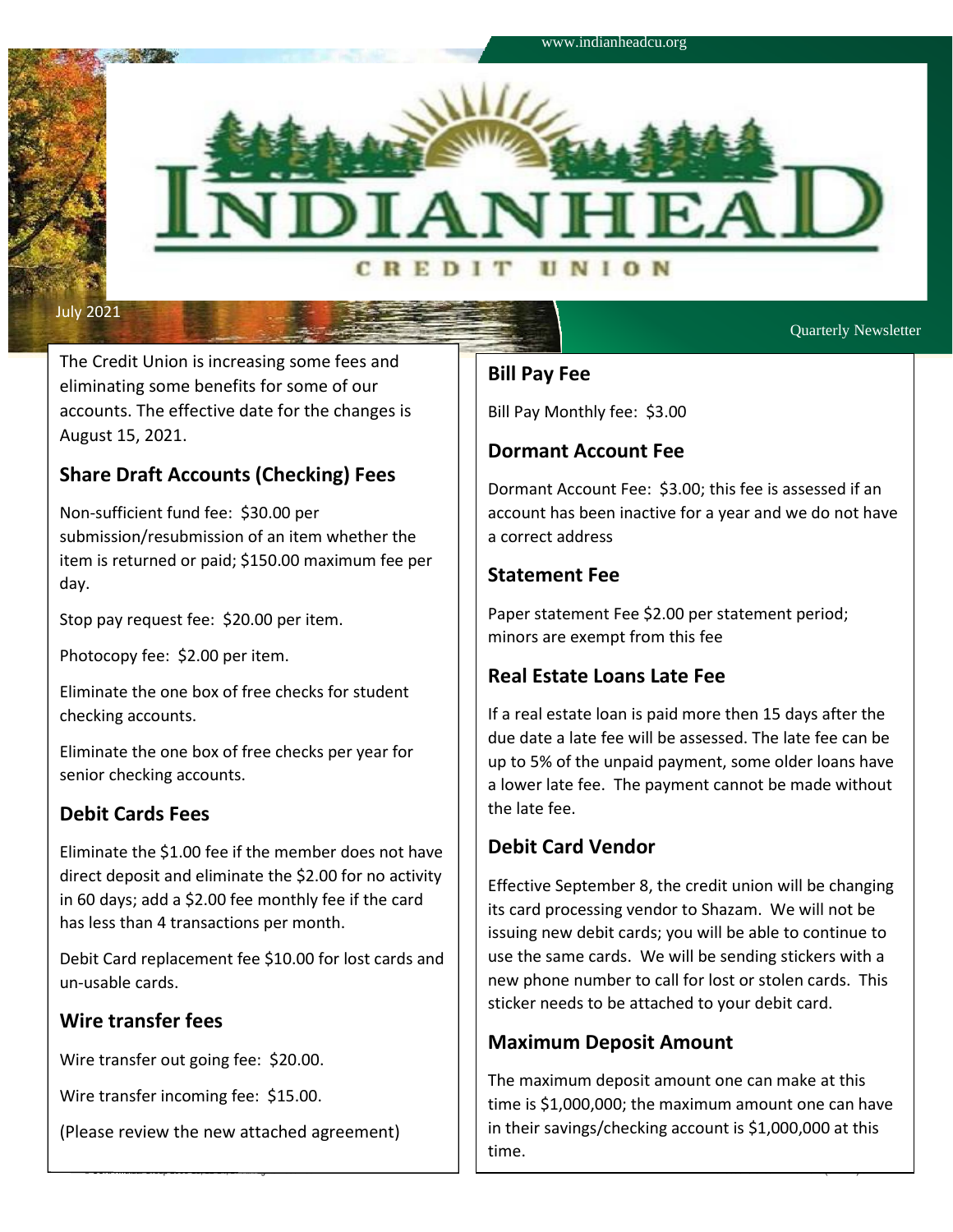### **ELECTRONIC FUND TRANSFERS AGREEMENT AND DISCLOSURE**

This Electronic Fund Transfers Agreement and Disclosure is the contract which covers your and our rights and responsibilities concerning the electronic fund transfers (EFT) services offered to you by Indianhead Credit Union ("Credit Union"). In this Agreement, the words "you," "your," and "yours" mean those who sign the application or account card as applicants, joint owners, or any authorized users. The words "we," "us," and "our" mean the Credit Union. The word "account" means any one (1) or more savings and checking accounts you have with the Credit Union. Electronic fund transfers are electronically initiated transfers ofmoney from your account through the EFT services described below. By signing an application or account card for EFT services, signing your card, or using any service, each of you, jointly and severally, agree to the terms and conditions in this Agreement and any amendments for the EFT services offered. Furthermore, electronic fund transfers that meet the definition of remittancetransfers are governed by 12 C.F.R. part 1005, subpart B—Requirements for remittance transfers, and consequently, terms of this agreement may vary for those types of transactions. A "remittance transfer" is an electronic transfer of funds of more than

\$15.00 which is requested by a sender and sent to a designated recipient in a foreign country by a remittance transfer provider. Terms applicable to such transactions may vary from those disclosed herein and will be disclosed to you at the time such services are requested and rendered in accordance with applicable law.

**1. EFT SERVICES —** If approved, you may conduct any one (1) or more of the EFT services offered by the Credit Union.

**a. MasterMoney.** If approved, you may use your Mastercard® card to purchase goods and services from participating merchants. However, you may not use your card to initiate any type of gambling transaction. If you wish to pay for goods or services over the Internet, you may be required to provide card number security information before you will be permitted to complete the transaction. You agree that you will not use your card for any transaction that is illegal under applicable federal, state, or local law. Funds to cover your card purchases will be deducted from your checking account. For ATM and one-time debit card transactions, you must consent to the Credit Union's overdraft protection plan in order for the transaction amount to be covered under the plan. Without your consent, the Credit Union may not authorize and pay an overdraft resulting from these types of transactions. Services and fees for overdrafts are shown in the document the Credit Union uses to capture the member's opt-in choice for overdraft protection and the Schedule of Fees and Charges.

For other types of transactions, if the balance in your account is not sufficient to pay the transaction amount, the Credit Union may pay the amount and treat the transaction as a request to transfer funds from other deposit accounts, approved overdraft protection accounts, or loan accounts that you have established with the Credit Union. If you initiate a transaction that overdraws your account, you agree to make immediate payment of any overdrafts together with any service charges to the Credit Union. In the event of repeated overdrafts, the Credit Union may terminate all services under this Agreement. You may use your card and personal identification number (PIN) in ATMs of the Credit Union, Shazam and Cirrus® networks, and such other machines or facilities as the Credit Union may designate.

At the present time, you may also use your card to:

- Withdraw funds from your savings and checking accounts.
- Transfer funds from your savings and checking accounts.
- Obtain balance information for your savings and checking accounts.
- Make point-of-sale (POS) transactions with your card and personal identification number (PIN) to purchase goods orservices at merchants that accept Mastercard.
- Order goods or services online or by mail or telephone from places that accept Mastercard.The

following limitations on MasterMoney transactions may apply:

- There is no limit on the number of MasterMoney purchases you make per day.
- Purchase amounts are limited to the amount in your account.
- There is no limit to the number of cash withdrawals you may make in any one (1) day from an ATM machine.
- There is no limit on the number of POS transactions you may make in any one (1) day.
- For security purposes, there are other limits on the frequency and amount of transfers available at ATMs.
- You may transfer up to the available balance in your accounts at the time of the transfer.
- See Section 2 for transfer limitations that may apply to these transactions.
- There are daily withdrawal and purchase limits. You will be notified of these limits by the Credit Union before you receive your access card.
- To limit fraud, transactions in some states must be processed as debit card transactions and a personal identification number (PIN) must be used.

**Card Information Updates and Authorizations.** If you have authorized a merchant to bill charges to your card on a recurring basis, it is your responsibility to notify the merchant in the event your card is replaced, your card information (such as card number and expiration date) changes, or the account associated with your card is closed. However, if your card is replaced or card information changes, you authorize us, without obligation on our part, to provide the updated card information to the merchant in order to permit the merchant to bill recurring charges to the card. You authorize us to apply such recurring charges to the card until you notify us that you have revoked authorization for the charges to your card.

Your card is automatically enrolled in an information updating service. Through this service, your updated card information (such as card number and expiration date) may be shared with participating merchants to facilitate continued recurring charges. Updates are not guaranteed before your next payment to a merchant is due. You are responsible for making direct payment until recurring charges resume. To revoke your authorization allowing us to provide updated card information to a merchant, please contact us.

# **LOANLINER**

© CUNA Mutual Group 2008-10, 12-14, 17 All Rights Reserved 02903613-51002-P-1-010818 (51002B)-e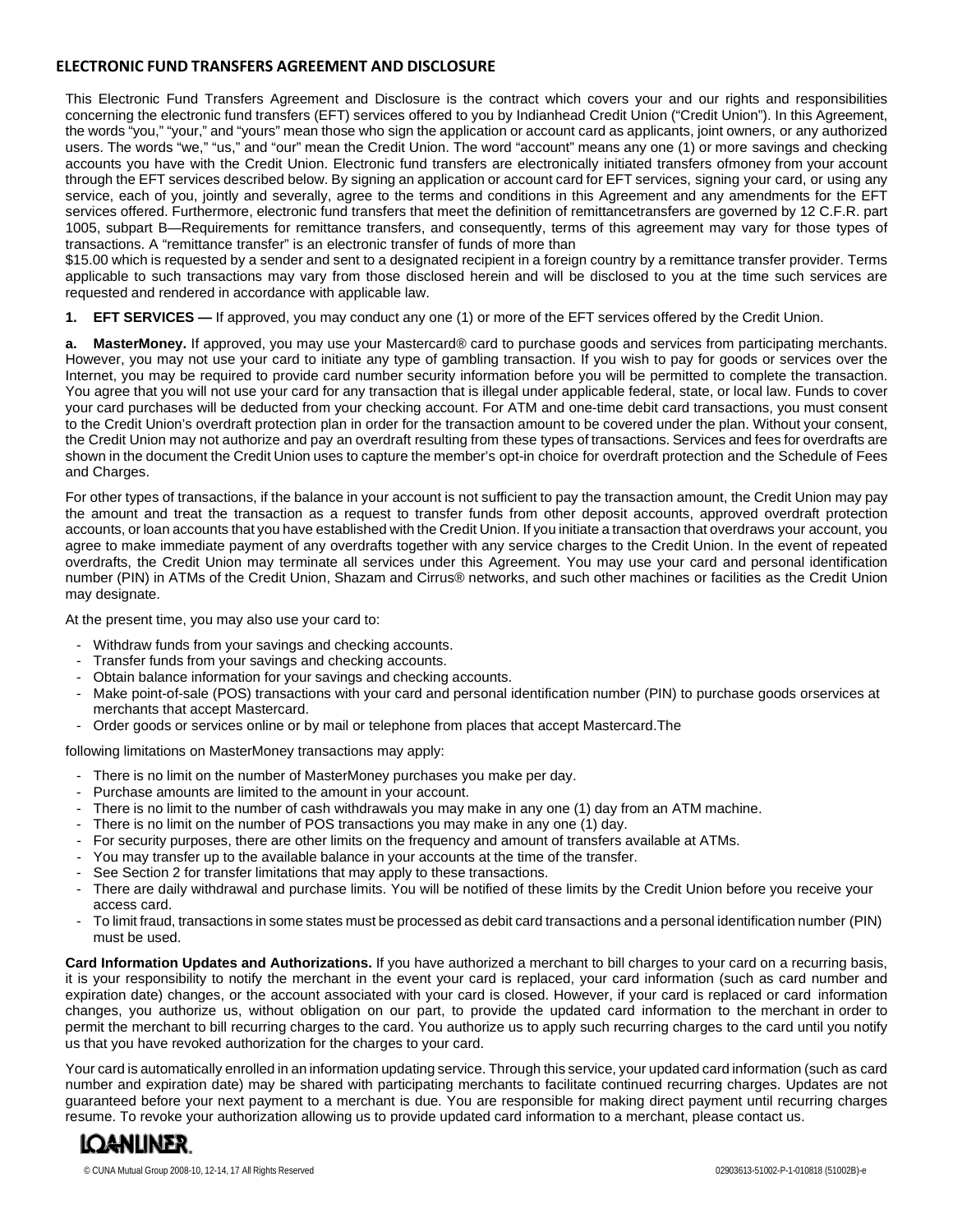**b. Health Savings Account Debit Card.** If you will be using your Mastercard® debit card to access a Health Savings Account (HSA), portions of this Agreement governed by Regulation E will not apply. A HSA account is defined by the IRS as a trust account, and therefore is not covered under Regulation E. But portions of this Agreement, such as Mastercard zero liability provisions for unauthorized use for example, do apply. Funds to cover your card purchases will be deducted from your HSA checking account. You may use your card and personal identification number (PIN) in ATMs of the Credit Union, Shazam and Cirrus® networks, and such other machines or facilities as the Credit Union may designate.

At the present time, you may also use your card to:

- Withdraw funds from your HSA checking accounts.
- Transfer funds from your HSA checking accounts.
- Obtain balance information for your HSA checking accounts.
- Make point-of-sale (POS) transactions with your card and personal identification number (PIN) to purchase goods orservices at merchants that accept Mastercard.
- Order goods or services online or by mail or telephone from places that accept Mastercard.The

following limitations on Health Savings Account Debit Card transactions may apply:

- There is no limit on the number of Health Savings Account Debit Card purchases you make per day.
- Purchase amounts are limited to the amount in your account.
- There is no limit to the number of cash withdrawals you may make in any one (1) day from an ATM machine.
- There is no limit on the number of POS transactions you may make in any one (1) day.
- For security purposes, there are other limits on the frequency and amount of transfers available at ATMs.
- You may transfer up to the available balance in your accounts at the time of the transfer.
- See Section 2 for transfer limitations that may apply to these transactions.
- There are daily withdrawal and purchase limits. You will be notified of these limits by the Credit Union before you receive your access card.
- To limit fraud, transactions in some states must be processed as debit card transactions and a personal identification number (PIN) must be used.

**Card Information Updates and Authorizations.** If you have authorized a merchant to bill charges to your card on a recurring basis, it is your responsibility to notify the merchant in the event your card is replaced, your card information (such as card number and expiration date) changes, or the account associated with your card is closed. However, if your card is replaced or card information changes, you authorize us, without obligation on our part, to provide the updated card information to the merchant in order to permit the merchant to bill recurring charges to the card. You authorize us to apply such recurring charges to the card until you notify us that you have revoked authorization for the charges to your card.

Your card is automatically enrolled in an information updating service. Through this service, your updated card information (such as card number and expiration date) may be shared with participating merchants to facilitate continued recurring charges. Updates are not guaranteed before your next payment to a merchant is due. You are responsible for making direct payment until recurring charges resume. To revoke your authorization allowing us to provide updated card information to a merchant, please contact us.

**c. HAL.** If we approve HAL for your accounts, a separate personal identification number (PIN) will be assigned to you. You must use your personal identification number (PIN) along with your account number to access your accounts. At the present time, you may use HAL to:

- Withdraw funds from your savings and checking accounts.
- Transfer funds from your savings and checking accounts.
- Obtain balance information for your savings and checking accounts.
- Make loan payments from your savings and checking accounts.
- Access your Line of Credit and Checking Reserve account.
- Determine if a particular item has cleared.
- Obtain tax information on amounts earned on savings and checking accounts or interest paid on loan accounts.
- Obtain rate information.

Your accounts can be accessed under HAL via a touch-tone telephone only. HAL service will be available for your convenience 24 hours per day. This service may be interrupted for a short time each day for data processing.

The following limitations on HAL transactions may apply:

- There is no limit to the number of inquiries, transfers, or withdrawal requests you may make in any one (1) day.
- See Section 2 for transfer limitations that may apply to these transactions.

The Credit Union reserves the right to refuse any transaction which would draw upon insufficient funds, exceed a credit limit, lower an account below a required balance, or otherwise require us to increase our required reserve on the account. All checks are payable to you as a primary member and will be mailed to your address of record. The Credit Union may set other limits onthe amount of any transaction, and you will be notified of those limits. The Credit Union may refuse to honor any transaction for which you do not have sufficient available verified funds. The service will discontinue if no transaction is entered after numerous unsuccessful attempts to enter a transaction and there may be limits on the duration of each telephone call.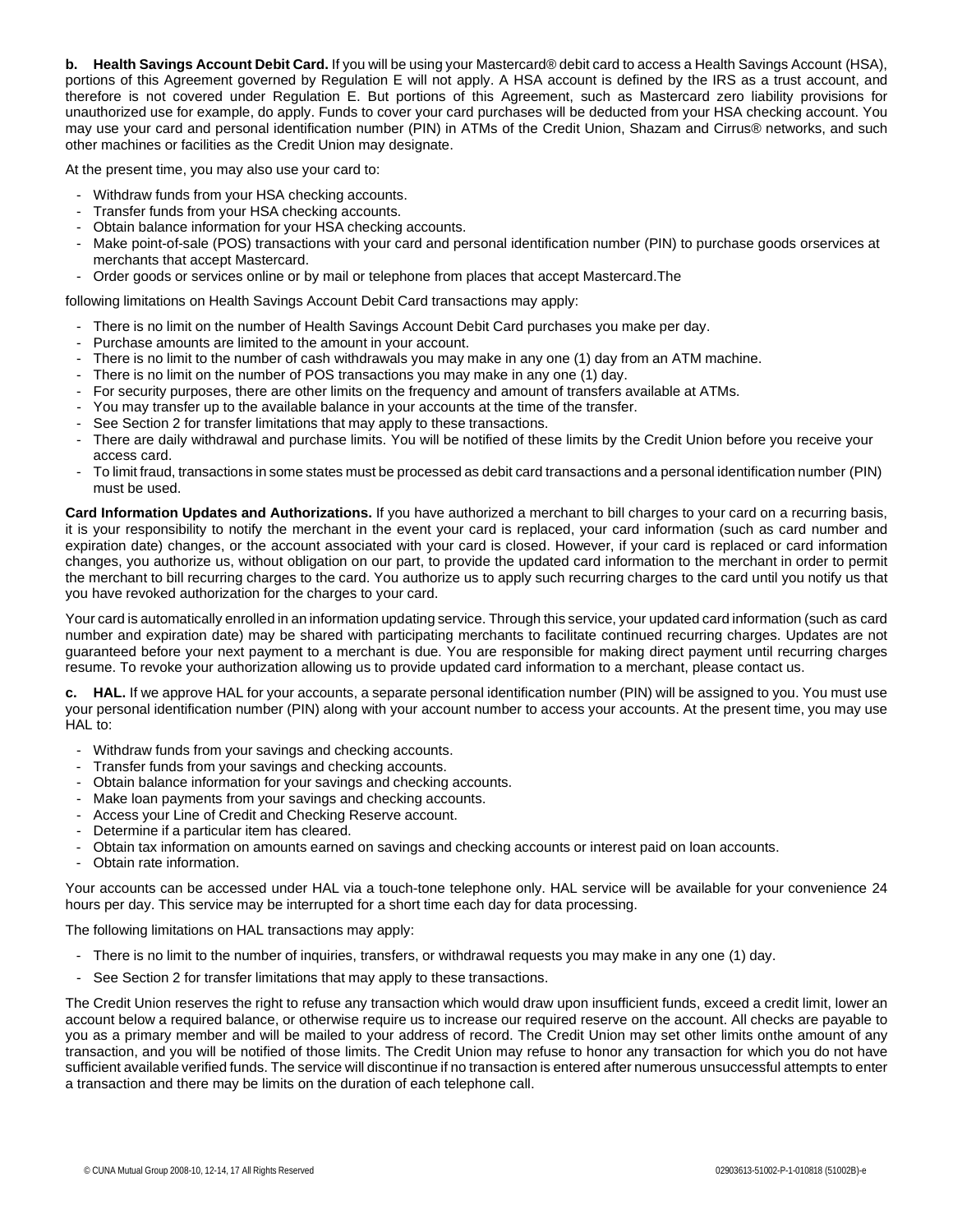### **d. Preauthorized EFTs.**

- **Direct Deposit.** Upon instruction of (i) your employer, (ii) the Treasury Department or (iii) other financial institutions, the Credit Union will accept direct deposits of your paycheck or federal recurring payments, such as Social Security, to your savings and/or checking account.
- **Preauthorized Debits.** Upon instruction, we will pay certain recurring transactions from your checking account.
- See Section 2 for transfer limitations that may apply to these transactions.
- Stop Payment Rights. If you have arranged in advance to make electronic fund transfers out of your account(s) for money you owe others, you may stop payment on preauthorized transfers from your account. You must notify us orally or in writing at any time up to three (3) business days before the scheduled date of the transfer. We may require written confirmation ofthe stop payment order to be made within 14 days of any oral notification. If we do not receive the written confirmation, theoral stop payment order shall cease to be binding 14 days after it has been made. A stop payment request may apply to asingle transfer, multiple transfers, or all future transfers as directed by you, and will remain in effect unless you withdraw your request or all transfers subject to the request have been returned.
- **Notice of Varying Amounts.** If these regular payments may vary in amount, the person you are going to pay is required totell you, ten (10) days before each payment, when it will be made and how much it will be. You may choose instead to get this notice only when the payment would differ by more than a certain amount from the previous payment or when the amount would fall outside certain limits that you set.
- Liability for Failure to Stop Payment of Preauthorized Transfers. If you order us to stop payment of a preauthorized transfer three (3) business days or more before the transfer is scheduled and we do not do so, we will be liable for your losses or damages.

**e. Electronic Check Conversion/Electronic Returned Check Fees.** If you pay for purchases or bills with a check or draft, you may authorize your check or draft to be converted to an electronic fund transfer. You may also authorize merchants or other payees to electronically debit your account for returned check fees. You are considered to have authorized these electronic fund transfers if you complete the transaction after being told (orally or by a notice posted or sent to you) that the transfer may be processed electronically or if you sign a written authorization.

**f. On Line Banking.** If On Line Banking is activated for your account(s), you will be required to use secure login information to access the account(s). At the present time, you may use On Line Banking to:

- Withdraw funds from your savings and checking accounts.
- Transfer funds from your savings and checking accounts.
- Obtain balance information for your savings and checking accounts.
- Make loan payments from your savings and checking accounts.
- Access your Line of Credit and Checking Reserve accounts.
- Determine if a particular item has cleared.
- Obtain tax information on amounts earned on savings and checking accounts or interest paid on loan accounts.
- Verify the last date and amount of your payroll deposit.
- Make bill payments to preauthorized creditors.
- Make account to account transfers (transfers to/from your credit union account to/from another financial institution accountof yours).
- Obtain electronic statements or e-statements.

Your accounts can be accessed under On Line Banking via personal computer. On Line Banking will be available for your convenience 24 hours per day. This service may be interrupted for a short time each day for data processing. We reserve the right to refuse any transaction which would draw upon insufficient funds, exceed a credit limit, lower an account below a required balance, or otherwise require us to increase our required reserve on the account. All checks are payable to you as a primary member and will be mailed to your address of record. We may set other limits on the amount of any transaction, and you will be notified of those limits. We may refuse to honor any transaction for which you do not have sufficient available verified funds. The service will discontinue if no transaction is entered after numerous unsuccessful attempts to enter a transaction and there may be limits on the duration of each access.

The following limitations on On Line Banking transactions may apply:

- There is no limit to the number of inquiries, transfers, or withdrawal requests you may make in any one (1) day.
- External transfers limit of up to \$10,000.00 per day and up to \$25,000.00 per month.
- See Section 2 for transfer limitations that may apply to these transactions.

**g. Mobile App.** If Mobile App is activated for your account(s), you will be required to use secure login information to access the account(s). At the present time, you may use Mobile App to:

- Withdraw funds from your savings and checking accounts.
- Transfer funds from your savings and checking accounts.
- Obtain balance information for your savings and checking accounts.
- Make loan payments from your savings and checking accounts.
- Access your Line of Credit and Checking Reserve accounts.
- Determine if a particular item has cleared.
- Obtain tax information on amounts earned on savings and checking accounts or interest paid on loan accounts.
- Verify the last date and amount of your payroll deposit.
- Make bill payments to preauthorized creditors.
- Make account to account transfers (transfers to/from your credit union account to/from another financial institution account of yours).
- © CUNA Mutual Group 2008-10, 12-14, 17 All Rights Reserved 02903613-51002-P-1-010818 (51002B)-e details on this service.Make deposits to your savings and checking accounts using Mobile Check Deposit; see separate Terms and Conditions for more
-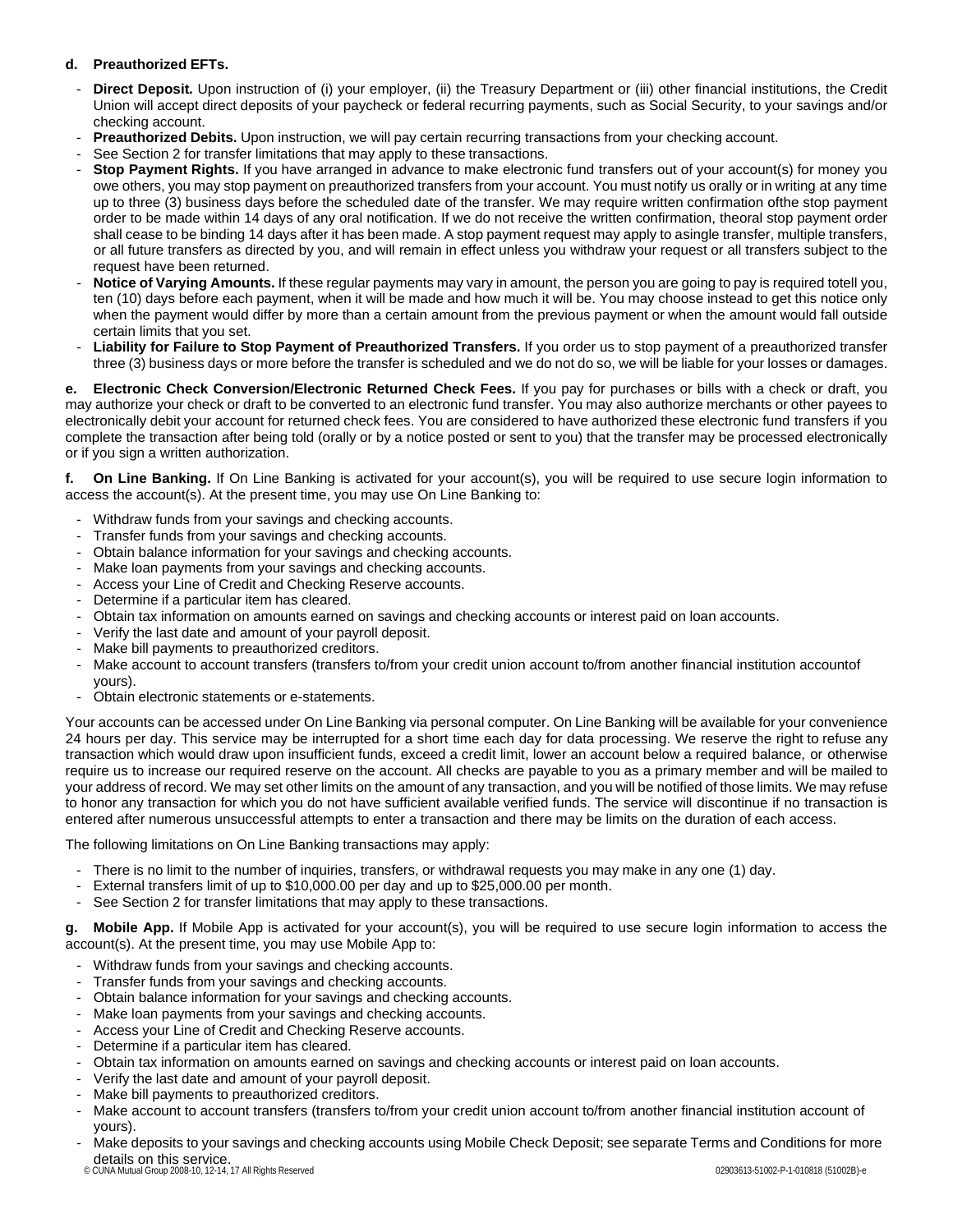Your accounts can be accessed under Mobile App via mobile device or other approved access device(s). Mobile App will be available for your convenience 24 hours per day. This service may be interrupted for a short time each day for data processing. We reserve the right to refuse any transaction which would draw upon insufficient funds, exceed a credit limit, lower an account below a required balance, or otherwise require us to increase our required reserve on the account. All checks are payable to you as a primary member and will be mailed to your address of record. We may set other limits on the amount of any transaction, and you will be notified of those limits. We may refuse to honor any transaction for which you do not have sufficient available verified funds. The service will discontinue if no transaction is entered after numerous unsuccessful attempts to enter a transaction and there may be limits on the duration of each access.

The following limitations on Mobile App transactions may apply:

- There is no limit to the number of inquiries, transfers, or withdrawal requests you may make in any one (1) day.
- External transfers limit of up to \$10,000.00 per day and up to \$25,000.00 per month.
- See Section 2 for transfer limitations that may apply to these transactions.

**h. Bill Pay.** We will process bill payment transfer requests only to those creditors the Credit Union has designated in the User Instructions and such creditors as you authorize and for whom the Credit Union has the proper vendor code number. We will not process any bill payment transfer if the required transaction information is incomplete.

We will withdraw the designated funds from your checking account for bill payment transfer by the designated cutoff time on the date you schedule for payment. We will process your bill payment transfer within a designated number of days before the date you schedule for payment. You must allow sufficient time for vendors to process your payment after they receive a transfer from us. Please leave as much time as though you were sending your payment by mail. We cannot guarantee the time that any payment will be credited to your account by the vendor.

The following limitations on Bill Pay transactions may apply:

- There is no limit on the number of bill payments per day.

**2. TRANSFER LIMITATIONS —** For all money market accounts, you may make no more than six (6) transfers and withdrawals from your account to another account of yours or to a third party in any month by means of a preauthorized, automatic, or Internet transfer, by telephonic order or instruction, or by check, draft, debit card or similar order. If you exceed these limitations, your account may be subject to a fee or be closed.

### **3. CONDITIONS OF EFT SERVICES —**

**a. Ownership of Cards.** Any card or other device which we supply to you is our property and must be returned to us, or to any person whom we authorize to act as our agent, or to any person who is authorized to honor the card, immediately according to instructions. The card may be repossessed at any time at our sole discretion without demand or notice. You cannot transfer your card or account to another person.

**b. Honoring the Card.** Neither we nor merchants authorized to honor the card will be responsible for the failure or refusal to honor the card or any other device we supply to you. If a merchant agrees to give you a refund or adjustment, you agree to accept a credit to your account in lieu of a cash refund.

### **c. Foreign Transactions.**

**Mastercard.** Purchases and cash withdrawals made in foreign currencies will be debited from your account in U.S. dollars. The exchange rate used to convert foreign currency transactions to U.S. dollars is based on rates observed in the wholesale market or government-mandated rates, where applicable. The currency conversion rate Mastercard uses for a particular transaction isthe rate for the applicable currency on the date the transaction occurs. However, in limited situations, particularly where transaction submissions to Mastercard for processing are delayed, the currency conversion rate Mastercard uses may be the rate for the applicable currency on the date the transaction is processed.

A fee of 1.00% will be charged on all foreign transactions. A foreign transaction is any transaction that you complete or a merchant completes on your card outside of the United States. A fee of 1.00% will also be charged on all transactions completed in a foreign currency. All fees are calculated based on the transaction amount after it is converted to U.S. dollars and are charged except where excluded. Transactions completed by merchants outside of the United States are considered foreign transactions, regardless of whether you are located inside or outside the United States at the time of the transaction.

**d. Security of Access Code.** You may use one (1) or more access codes with your electronic fund transfers. The access codes issued to you are for your security purposes. Any access codes issued to you are confidential and should not be disclosed to third parties or recorded on or with the card. You are responsible for safekeeping your access codes. You agree not to disclose or otherwise make your access codes available to anyone not authorized to sign on your accounts. If you authorize anyone to use your access codes, that authority shall continue until you specifically revoke such authority by notifying the Credit Union. You understand that any joint owner you authorize to use an access code may withdraw or transfer funds from any of your accounts. If you fail to maintain the security of these access codes and the Credit Union suffers a loss, we may terminate your EFT services immediately.

**e. Joint Accounts.** If any of your accounts accessed under this Agreement are joint accounts, all joint owners, including any authorized users, shall be bound by this Agreement and, alone and together, shall be responsible for all EFT transactions to orfrom any savings and checking or loan accounts as provided in this Agreement. Each joint account owner, without the consentof any other account owner, may, and is hereby authorized by every other joint account owner, make any transaction permitted under this Agreement. Each joint account owner is authorized to act for the other account owners, and the Credit Union may accept orders and instructions regarding any EFT transaction on any account from any joint account owner.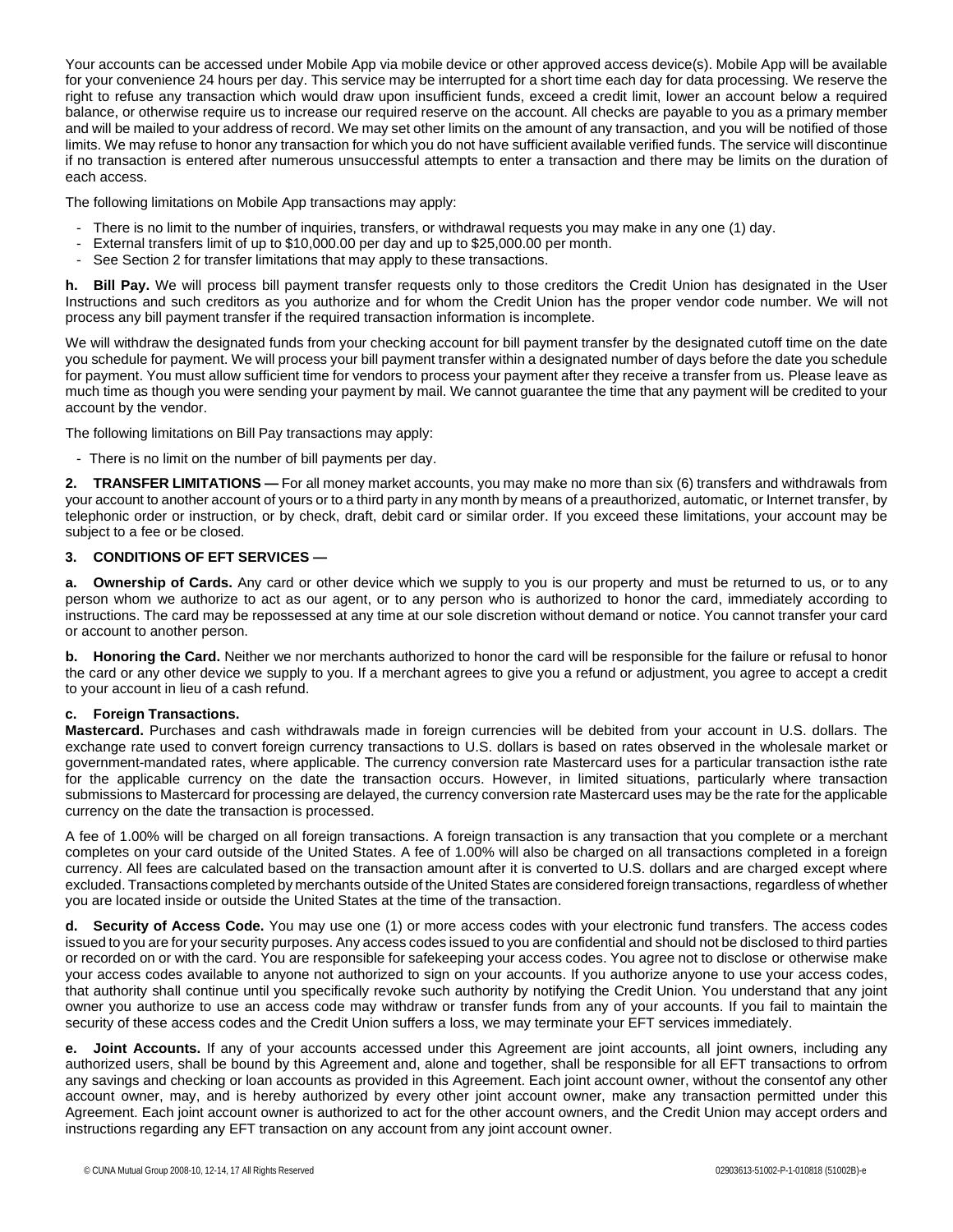**4. FEES AND CHARGES —** We assess certain fees and charges for EFT services. From time to time, the fees and chargesmay be changed, and we will notify you as required by applicable law.

Additionally, if you use an ATM not operated by us, you may be charged a fee(s) by the ATM operator and by any international, national, regional, or local network used in processing the transaction (and you may be charged a fee for a balance inquiry even if you do not complete a funds transfer). The ATM fee(s), or surcharge(s), will be debited from your account if you elect to complete the transaction and/or continue with the balance inquiry.

You understand and agree that we and/or the ATM operator may charge you multiple fees for multiple transactions during the same ATM session (for example, fees for both a balance inquiry and a cash withdrawal).

### **a. MasterMoney Fees.**

- We do not charge for any POS transactions at the present time.
- Damaged card replacement fee of \$10.00.
- Lost card replacement fee of \$10.00.
- \$2.00 per month for cards that have less than 4 transactions per month.

### **b. Health Savings Account Debit Card Fees.**

- We do not charge for any POS transactions at the present time.
- Damaged card replacement fee of \$10.00, fee taken out of a savings or checking account.
- Lost card replacement fee of \$10.00, fee taken out of a savings or checking account.

### **c. Preauthorized EFT Fees.**

- Nonsufficient funds fee of \$30.00 per submission/resubmission of an item; maximum of five (5) per day.

### **d. On Line Banking Fees.**

- Paper statement fee of \$2.00 per month.

### **e. Mobile App Fees.**

- Check deposit returned as NSF fee of \$5.00.

### **f. Bill Pay Fees.**

- \$3.00 service fee per month.
- Nonsufficient funds fee of \$30.00 per submission/resubmission of an item; maximum of five (5) per day.

**5. MEMBER LIABILITY —** You are responsible for all transactions you authorize using your EFT services under this Agreement. If you permit someone else to use an EFT service, your card or your access code, you are responsible for any transactions they authorize or conduct on any of your accounts. However, TELL US AT ONCE if you believe your card and/or access code has been lost or stolen, if you believe someone has used your card or access code or otherwise accessed your accounts without your permission, or if you believe that an electronic fund transfer has been made without your permission using information from your check. Telephoning is the best way of keeping your possible losses down. You could lose all the money in your account (plus your maximum overdraft line-ofcredit).

You are not liable for an unauthorized Mastercard debit card transaction if you can demonstrate that you have exercised reasonable care in protecting your card or access code from loss or theft and, upon discovering the loss or theft, you promptly report the loss or theft to us.

For all other EFT transactions involving access devices, your liability for unauthorized transactions is determined as follows. If you tell us within two (2) business days after you learn of the loss or theft of your card or access code, you can lose no more than \$50.00 if someone used your card or access code without your permission. If you do NOT tell us within two (2) business days after you learn of the loss or theft of your card or access code and we can prove that we could have stopped someone from using your card or access code without your permission if you had told us, you could lose as much as \$500.00.

Also, if your statement shows transfers that you did not make including those made by card, access code or other means, TELL US AT ONCE. If you do not tell us within 60 days after the statement was mailed to you, you may not get back any money lost after the 60 days if we can prove that we could have stopped someone from making the transfers if you had told us in time. If agood reason (such as a hospital stay) kept you from telling us, we will extend the time periods.

If you believe your card or access code has been lost or stolen or that someone has transferred or may transfer money from your accounts without your permission, call:

800.645.9391 during regular business hours

800.383.8000 after business hours (Shazam)

or write to: Indianhead Credit Union PO Box 100 Spooner, WI 54801

You should also call the number or write to the address listed above if you believe a transfer has been made using the information from your check without your permission.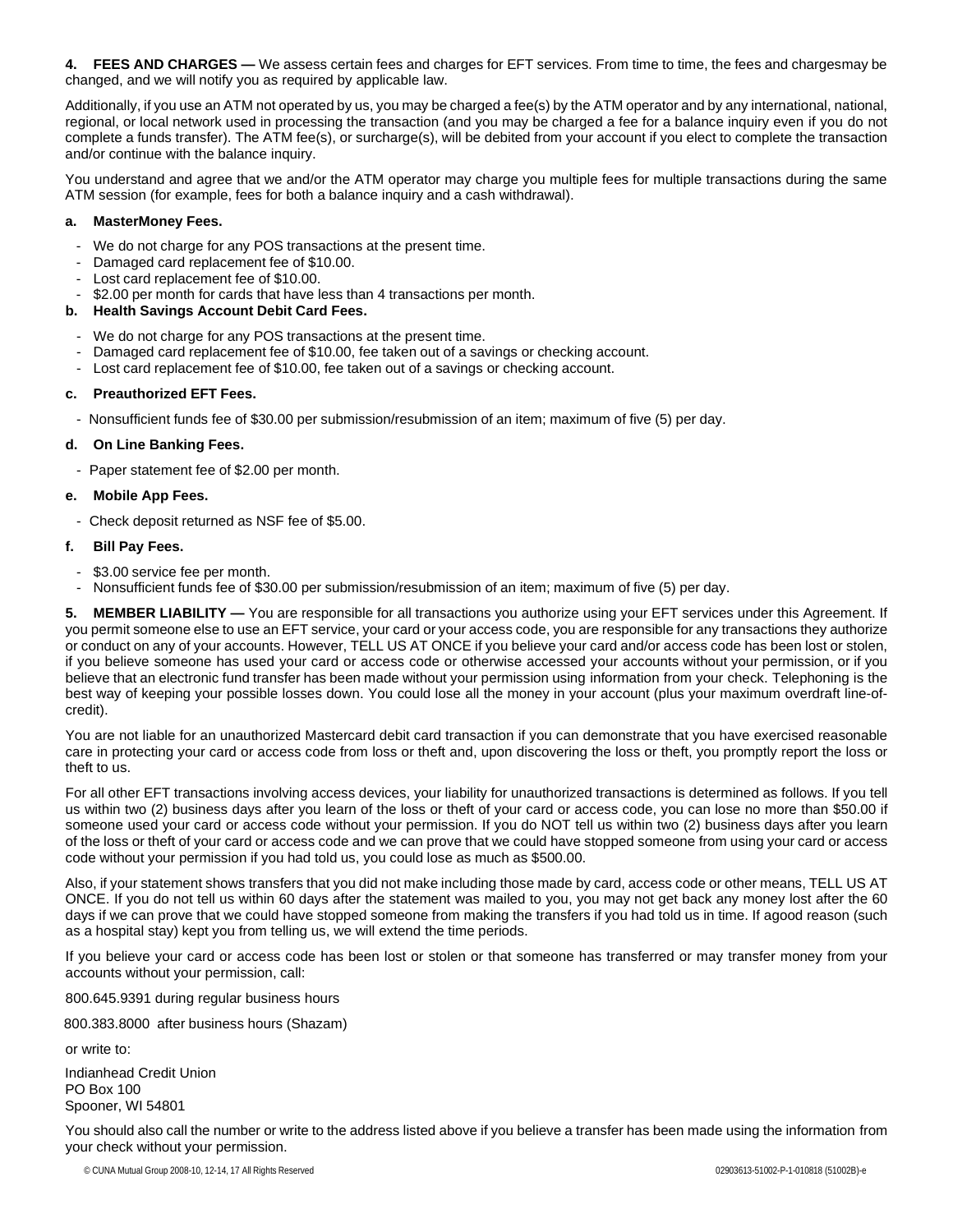### **6. RIGHT TO RECEIVE DOCUMENTATION —**

**a. Periodic Statements.** Transfers and withdrawals made through any ATM or POS terminal, debit card transactions, HSA debit card transactions, audio response transactions, preauthorized EFTs, online/PC transactions, mobile access device transactions or bill payments you make will be recorded on your periodic statement. You will receive a statement monthly unless there is no transaction in a particular month. In any case, you will receive a statement at least quarterly.

**b. Terminal Receipt.** You can get a receipt at the time you make any transaction (except inquiries) involving your account using an ATM and/or point-of-sale (POS) terminal.

**c. Direct Deposit.** If you have arranged to have a direct deposit made to your account at least once every 60 days from the same source and you do not receive a receipt (such as a pay stub), you can find out whether or not the deposit has been made by calling 715.635.8273 or 800.645.9391. This does not apply to transactions occurring outside the United States.

**7. ACCOUNT INFORMATION DISCLOSURE —** We will disclose information to third parties about your account or the transfers you make:

- As necessary to complete transfers;
- To verify the existence of sufficient funds to cover specific transactions upon the request of a third party, such as a credit bureau or merchant;
- If your account is eligible for emergency cash and/or emergency card replacement services and you request such services, you agree that we may provide personal information about you and your account that is necessary to provide you with the requested service(s);
- To comply with government agency or court orders; or
- If you give us your written permission.
- **8. BUSINESS DAYS —** Our business days are Monday through Saturday, excluding holidays.

**9. CREDIT UNION LIABILITY FOR FAILURE TO MAKE TRANSFERS —** If we do not complete a transfer to or from your account on time or in the correct amount according to our agreement with you, we may be liable for your losses or damages. However, we will not be liable for direct or consequential damages in the following events:

- If, through no fault of ours, there is not enough money in your accounts to complete the transaction, if any funds in your accounts necessary to complete the transaction are held as uncollected funds pursuant to our Funds Availability Policy Disclosure, or if the transaction involves a loan request exceeding your credit limit.
- If you used your card or access code in an incorrect manner.
- If the ATM where you are making the transfer does not have enough cash.
- If the ATM was not working properly and you knew about the problem when you started the transaction.
- If circumstances beyond our control (such as fire, flood, or power failure) prevent the transaction.
- If the money in your account is subject to legal process or other claim.
- If funds in your account are pledged as collateral or frozen because of a delinguent loan.
- If the error was caused by a system of any participating ATM network.
- If the electronic transfer is not completed as a result of your willful or negligent use of your card, access code, or any EFT facility for making such transfers.
- If the telephone or computer equipment you use to conduct audio response, online/PC, or mobile banking transactions is not working properly and you know or should have known about the breakdown when you started the transaction.
- If you have bill payment services, we can only confirm the amount, the participating merchant, and date of the bill paymenttransfer made by the Credit Union. For any other error or question you have involving the billing statement of the participating merchant, you must contact the merchant directly. We are not responsible for investigating such errors.
- Any other exceptions as established by the Credit Union.

**10. NOTICES —** All notices from us will be effective when we have mailed them or delivered them to the appropriate address in the Credit Union's records. Written notice you provide in accordance with your responsibility to report unauthorized transactions to us will be considered given at the time you mail the notice or deliver it for transmission to us by any other usual means. All other notices from you will be effective when received by the Credit Union at the address specified in this Agreement. We reserve the right to change the terms and conditions upon which EFT services are offered and will provide notice to you in accordance with applicable law. Use of EFT services is subject to existing regulations governing your Credit Union account and any future changes to those regulations.

The following information is a list of safety precautions regarding the use of ATMs and night deposit facilities:

- Be aware of your surroundings, particularly at night.
- Consider having someone accompany you when the ATM or night deposit facility is used after dark.
- Close the entry door of any ATM facility equipped with a door.
- If another person is uncomfortably close to you at the time of your transaction, ask the person to step back before you complete your transaction. If it is after the regular hours of the financial institution and you are using an ATM, do not permit entrance to any person you do not know.
- Refrain from displaying your cash at the ATM or night deposit facility. As soon as your transaction is completed, place your money in your purse or wallet. Count the cash later in the safety of your car or home.